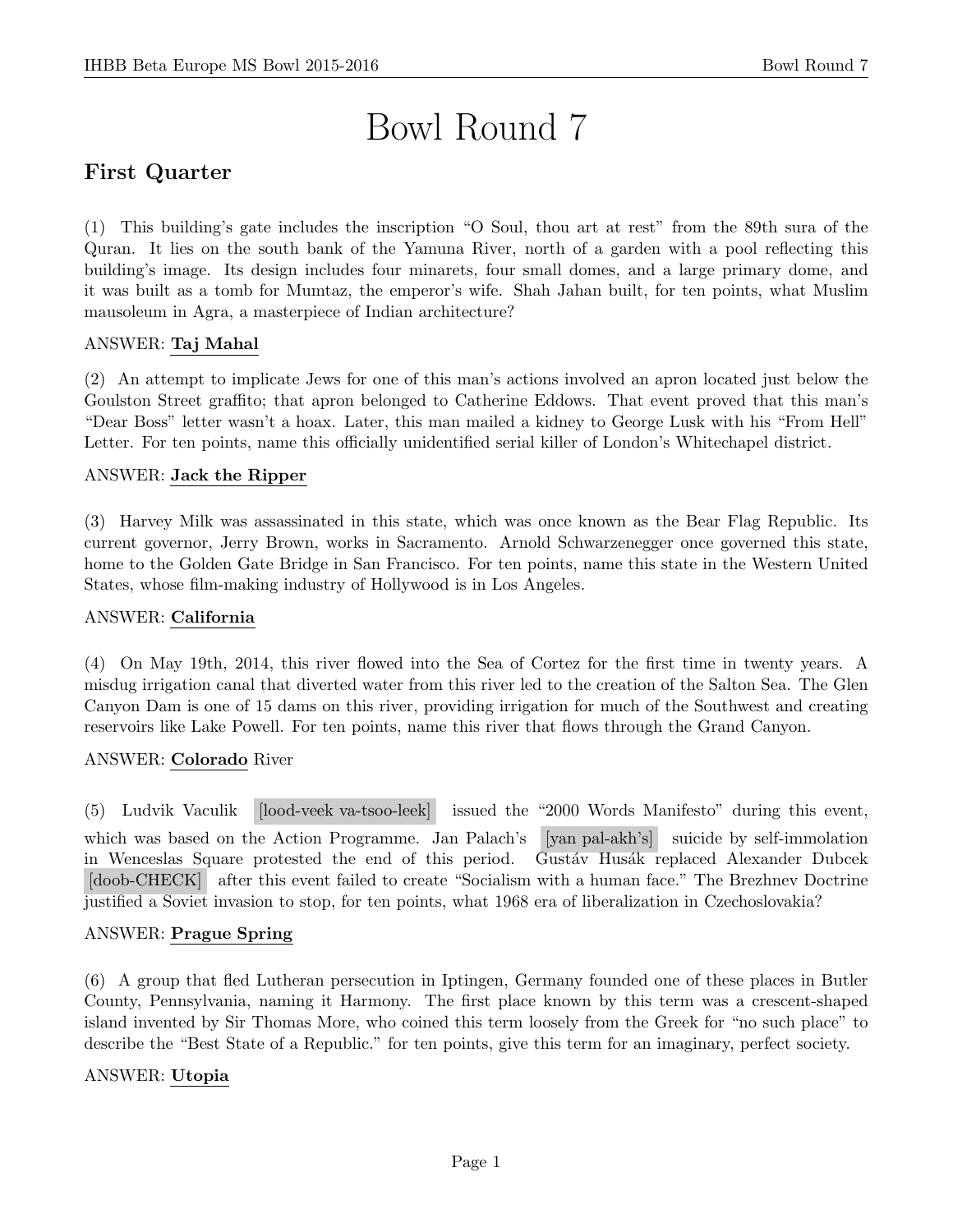(7) Julia Child donated her kitchen to this organization, which operates 11 buildings on the National Mall in Washington, DC. The *Apollo 11* command module is preserved in one member of this group. The National Portrait Gallery and National Air and Space Museum are part of for ten points, what institution, a group of museums administered by the American government?

## ANSWER: The Smithsonian Institution

(8) Nigel DeGray and William Montgomery in Room 40 led efforts to translate this document. An agent for one country named "Mr. H" bribed a Western Union employee to send this document to another destination. This document was sent to Venustiano Carranza by diplomat Heinrich von Eckardt, who suggested that Texas might be regained from the U.S. if the Central Powers were victorious. For ten points, name this controversial German diplomatic message that asked Mexico to join World War I.

## ANSWER: Zimmerman telegram (accept synonyms for telegram)

(9) This sporting event's invention is credited to philologist Michel Breal. At one Olympic Games, Cuban Andarin Carvajal finished in fourth place in this event despite taking a break to eat rotten apples. Boylston Street serves as the finish for one of these events in Boston where three spectators were killed in 2013. For ten points, name this race inspired by a Greek battle, with a length of about 26 miles.

## ANSWER: marathon

(10) This leader bribed journalists with the Reptile Fund. His education minister, Adalbert Falk, administered the May Laws, and he called a conference to modify the Treaty of San Stefano. He also called another conference of the same name, which incited the Scramble for Africa. This man sent the Ems dispatch to spark war against France, which resulted in his forming a unified country under the Prussian monarch Wilhelm I. For ten points, name this Chancellor who unified Germany.

## ANSWER: Otto von Bismarck

# Second Quarter

(1) This person's childhood friend, the Princess de Lamballe, was murdered in the September Massacres. The Carnation Plot attempted to save this monarch, a suspected lover of Axel Fersin. This monarch was wrongly blamed in the Diamond Necklace affair and was derisively called "the Austrian". For ten points, name this Queen of France, who may have said "let them eat cake" and was guillotined after her husband Louis XVI.

## ANSWER: Marie Antoinette

BONUS: Axel Fersin helped plan the escape of Marie Antoinette and Louis XVI from France, but they were recognized at this small town near the border between Montmedy and Saint-Menehould.

## ANSWER: Varennes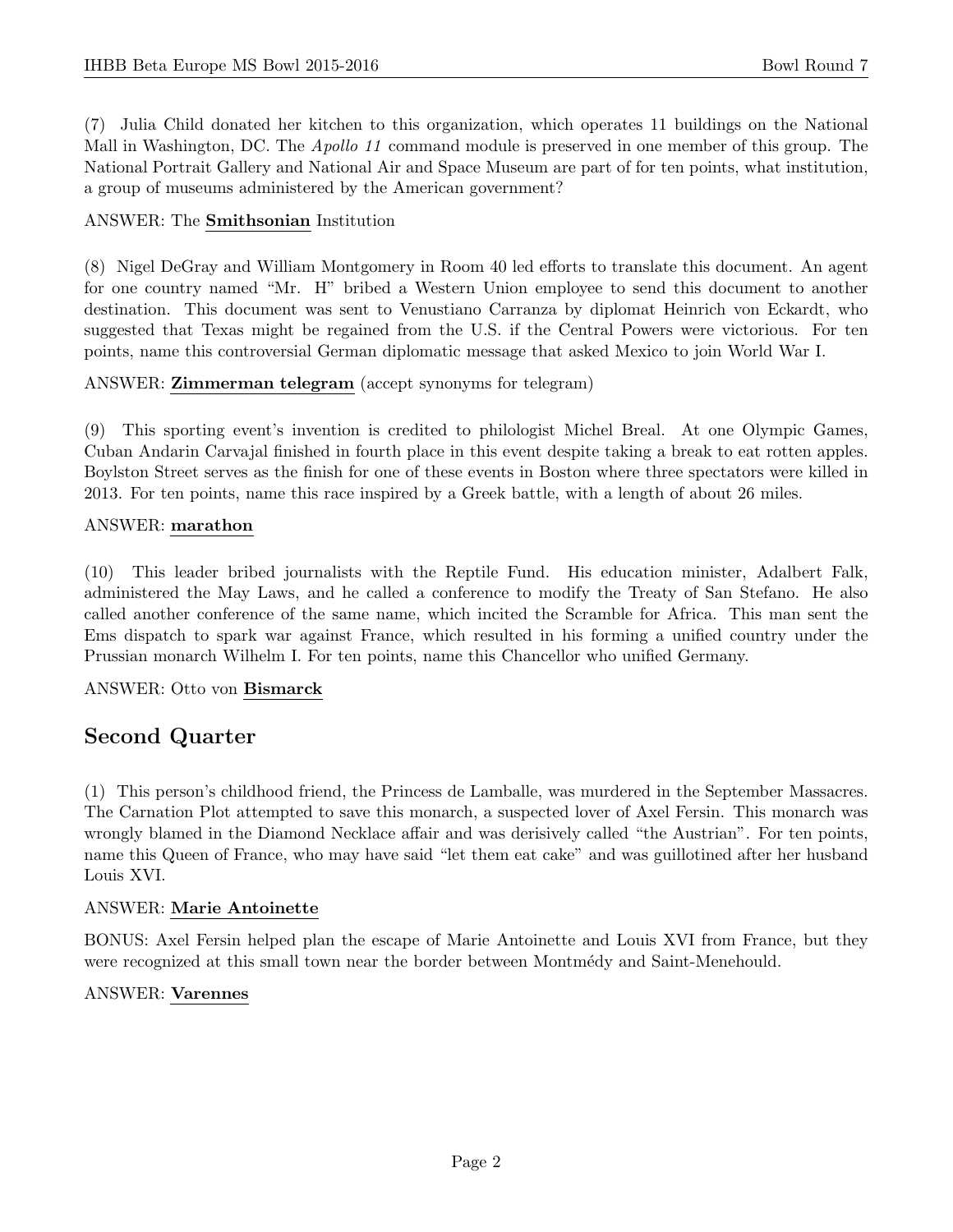(2) In one movie set in this state, a cigarette case inscribed with a line by Elizabeth Browning is shared by the Karl Malden-played Mitch with the Vivien Leigh-played Blanche. Spike Lee's 2006 documentary When the Levees Broke details the aftermath of a disaster in this state. For ten points, name this state where A Streetcar Named Desire is set in the French Quarter of New Orleans.

#### ANSWER: Louisiana

BONUS: A Streetcar Named Desire was written by what American playwright who moved to Louisiana during the Great Depression so he could write for the WPA?

ANSWER: Thomas Lanier "Tennessee" Williams

(3) This party lost an election to Stanley Baldwin due to the Zinoviev Letter. This party's 1983 election manifesto was called by one man as the "longest suicide note in history". James Callaghan of this party suffered the Winter of Discontent which saw the rise of the opposition party's leader Margaret Thatcher. For ten points, name this British political party formerly led by Ed Milliband which opposes the Conservatives and Liberals.

#### ANSWER: United Kingdom Labour Party

BONUS: Ed Milliband was replaced by this self-described democratic socialist as leader of the Labour Party after an abysmal showing in the UK 2015 elections. This MP from Islington North was originally considered a fringe candate.

#### ANSWER: Jeremy Corbyn

(4) One of these businesses was destroyed by a mob in Alton, Illinois, that killed Elijah Lovejoy. In response to Frederic Remington's quiet report, one leader in this industry supposedly wrote back "I'll furnish the war." Another leader in this industry established prizes in this field of work, as well as music and literature. William Randolph Hearst and Joseph Pulitzer were leaders in, for ten points, what industry that includes the Wall Street Journal and New York Times?

ANSWER: newspapers (accept journalism and other equivalents)

BONUS: The Pulitzer Prizes are awarded by this New York City-based Ivy League university.

## ANSWER: Columbia University

(5) One of these compositions was written for the re-opening of Coventry Cathedral by Benjamin Britten. Count Walsegg commissioned one of these religious pieces, which was completed by Franz Sussmayr when its composer died before completing the "Lacrimosa" section. For ten points, Mozart's final work was what type of Mass for the dead?

ANSWER: Requiem Mass (accept War Requiem; prompt on mass before mentioned)

BONUS: What composer replaced the traditional Latin text with selections from the Lutheran Bible in his German Requiem?

#### ANSWER: Johannes Brahms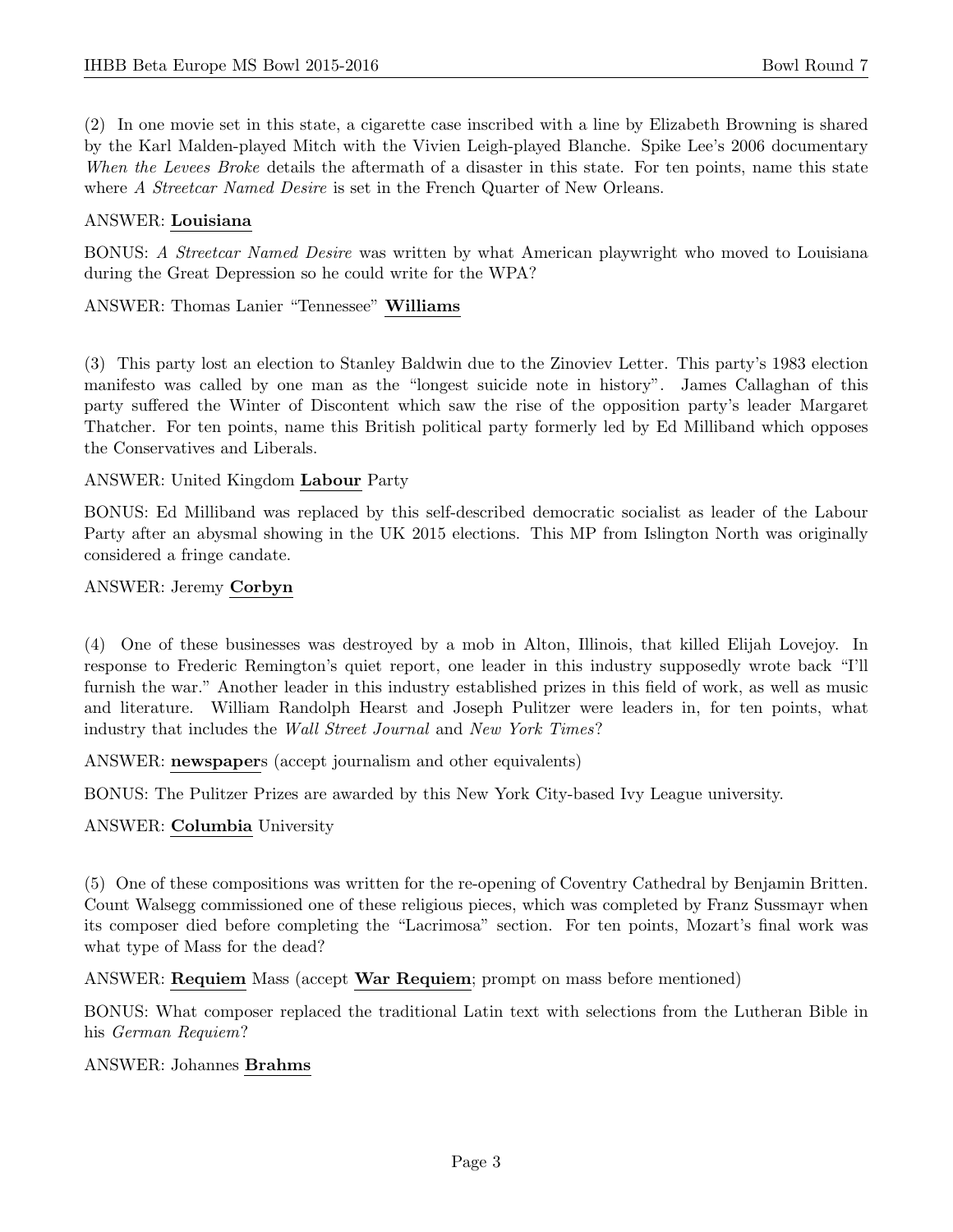(6) An area in Guangdong with this many factories was the only area where Westerners were allowed to trade before the Treaty of Nanjing. An amendment with this number was used by the Supreme Court to rule, in Bailey v. Alabama, that a law punishing taking money for unfinished work was akin to indentured servitude, which this amendment banned. For ten points, name this number of the first Civil Rights amendment and the number of original American colonies.

ANSWER: thirteen [accept 13 Emperors Scroll; accept 13 Factories; accept 13th Amendment; accept 13 original colonies]

BONUS: What earliest of the Thirteen Classics contains instructions on divination and includes 64 hexagrams and their interpretations?

## ANSWER: I Ching (or Yi Jing; accept The Book of Changes; accept The Classic of Changes)

(7) This man fought during the Second Baron's War against Simon de Montfort, who he killed at the Battle of Evesham. This monarch issued the Edict of Expulsion, which expelled all Jews from England. He invaded Scotland, winning the Battle of Falkirk against the forces of William Wallace. For ten points, name this English King given the name "Longshanks" because of his height.

#### ANSWER: Edward I (accept Edward Longshanks before mentioned)

BONUS: Edward I's father, Henry III, was forced by the barons to agree to the Provisions of Oxford, which heavily influenced this later document that was signed at Runnymede.

#### ANSWER: Magna Carta

(8) This man's head was immersed in a jar of blood by Queen Tomyris to satisfy his bloodlust. This monarch used camels to win the Battle of Thymbra, defeating Croesus of Lydia. His capture of Babylon is detailed in his namesake Cylinder, and Isaiah refers to him as a messiah for his freeing the Jews from the Babylonian Captivity. The satrapy system was created by, for ten points, what first Achaemenid ruler of the Persian empire?

#### ANSWER: Cyrus II the Great (accept either)

BONUS: Aside from the Cylinder, most of what is known of Cyrus' reign comes from what "father of history," who traced the origins of the Greco-Persian War in his *Histories*?

## ANSWER: Herodotus

# Third Quarter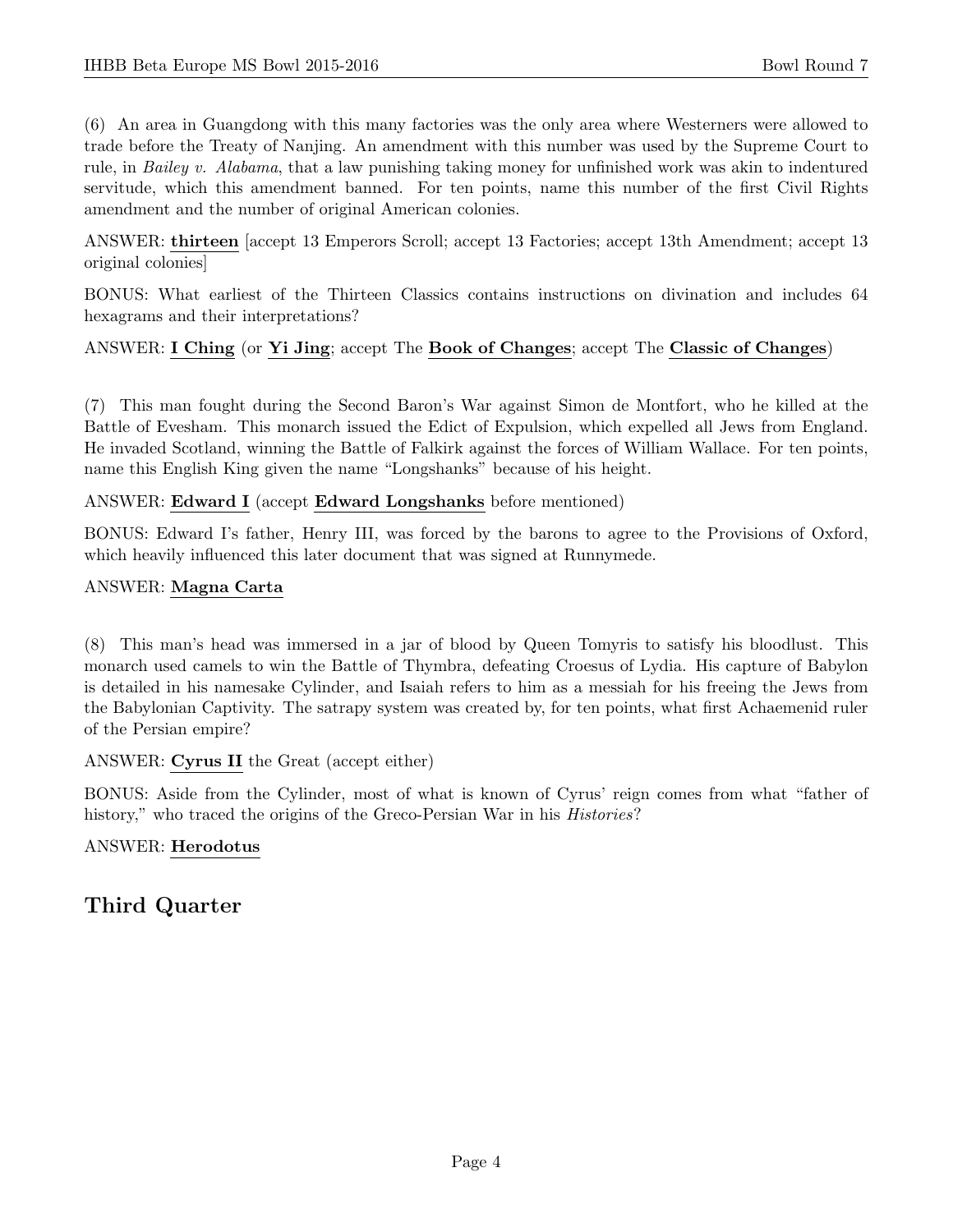#### The Inquisition

In the history of the Inquisition, who or what is...

(1) The Iberian country for which it is often named, home to cities such as Castille?

## ANSWER: Spain

(2) The religion of the Moors, who were simultaneously being expelled from the Iberian Peninsula in the Reconquista?

## ANSWER: Islam (accept Muslims)

(3) The other commonly persecuted religion during the Inquisition, who were expelled by the Alhambra Decree?

ANSWER: Judaism (accept Jews and Jewish people)

(4) The other Iberian country to which the Inquisition spread?

#### ANSWER: Portugal

(5) The term for public penance by the condemned, usually in the form of a public burning?

#### ANSWER: auto da fé

(6) The torture device in which a victim's wrists and ankles are strapped to a frame and gradually pulled apart?

#### ANSWER: torture rack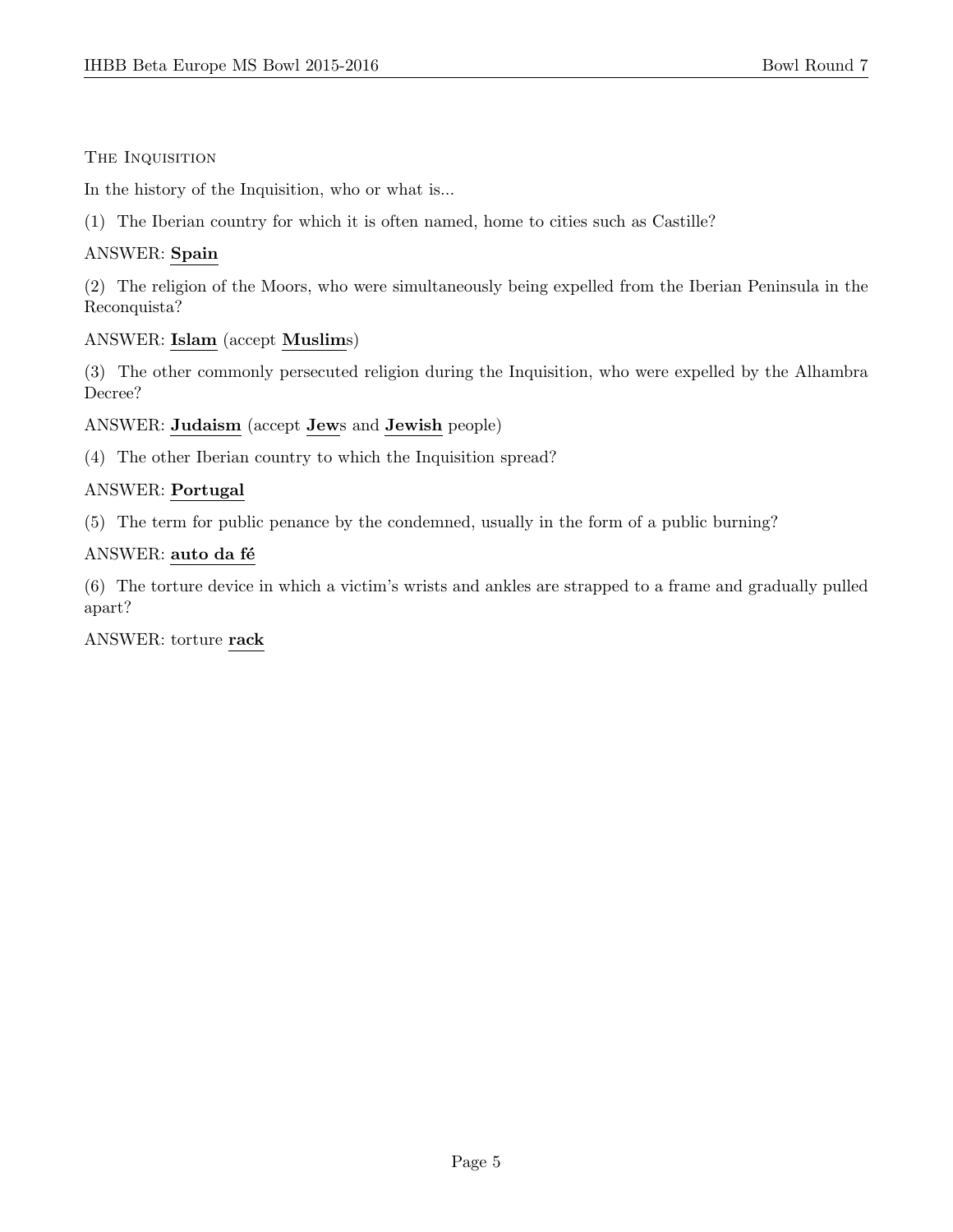## Ancient Greek Warfare

In Ancient Greece, who or what was...

(1) The Greek god of war?

## ANSWER: Ares

(2) The city in Asia Minor legendarily sacked by Greek troops after the abduction of Helen?

## ANSWER: Troy

(3) The militaristic rival of Athens led by Leonidas?

## ANSWER: Sparta

(4) The Boetian city represented by the Sacred Band?

## ANSWER: Thebes

(5) The city that dominated the isthmus connecting the Peloponnese to mainland Greece and was the center of a League led by Philip II?

## ANSWER: Corinth

(6) The battle formation of rows of spear-bearing hoplites whose name comes from the Greek for "fingers"?

## ANSWER: Phalanx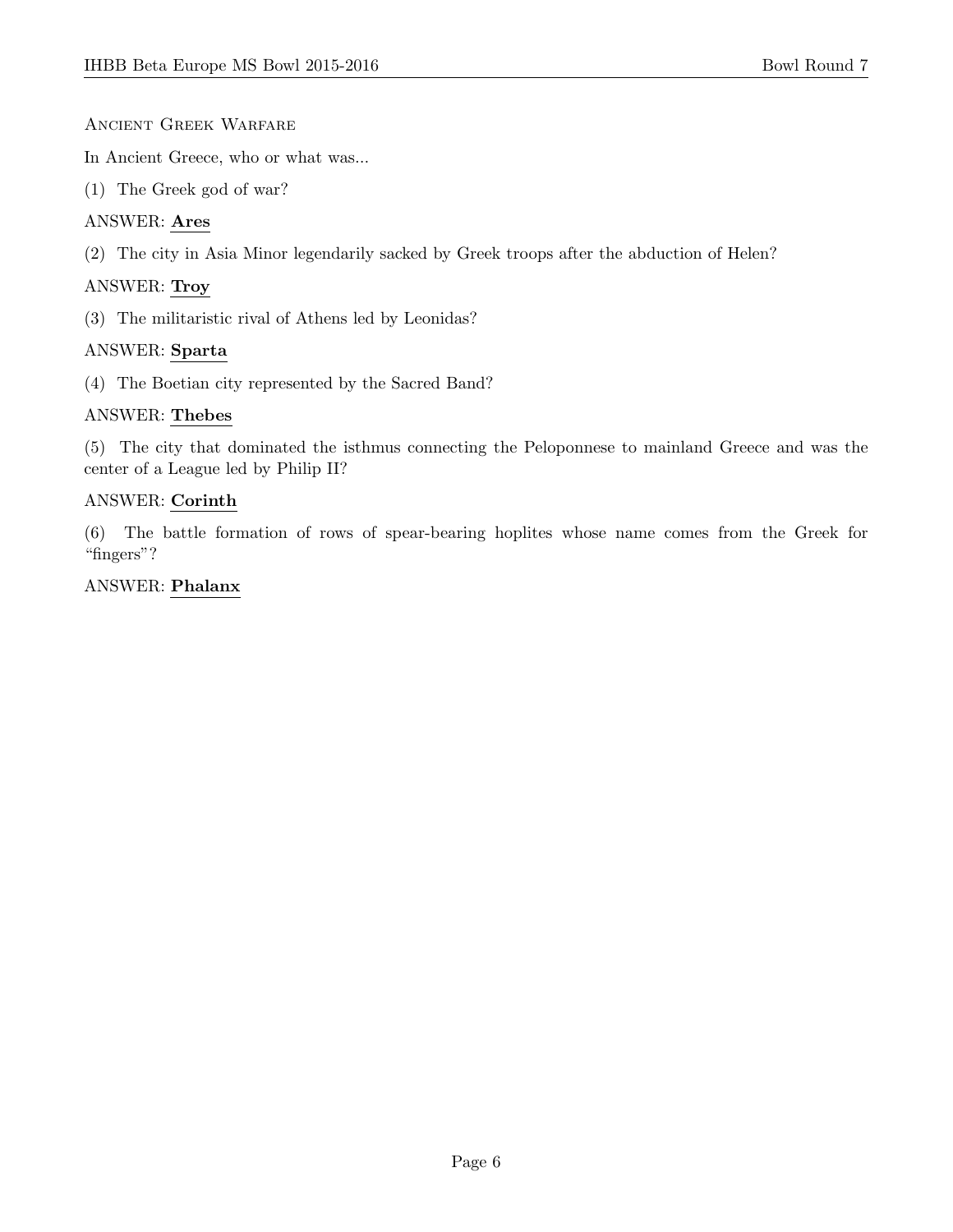Civil War Generals

Which general in the U.S. Civil War...

(1) Led the Confederate Army until surrendering at Appomattox Court House?

ANSWER: Robert E. Lee

(2) Accepted the aforementioned surrender and became the 18th U.S. President?

ANSWER: Ulysses S. Grant

(3) Was nicknamed "Stonewall" for his efforts at First Bull Run?

ANSWER: Thomas Jonathan "Stonewall" Jackson

(4) Led the "March to the Sea," capturing Savannah, Georgia just before Christmas 1864?

#### ANSWER: William Tecumseh Sherman

(5) Was relieved of his command after Antietam, then ran against Lincoln in the 1864 election?

#### ANSWER: George McClellan

(6) Led a surrender of fleeing soldiers at Fort Pillow before becoming the first Grand Wizard of the Ku Klux Klan?

ANSWER: Nathan Bedford Forrest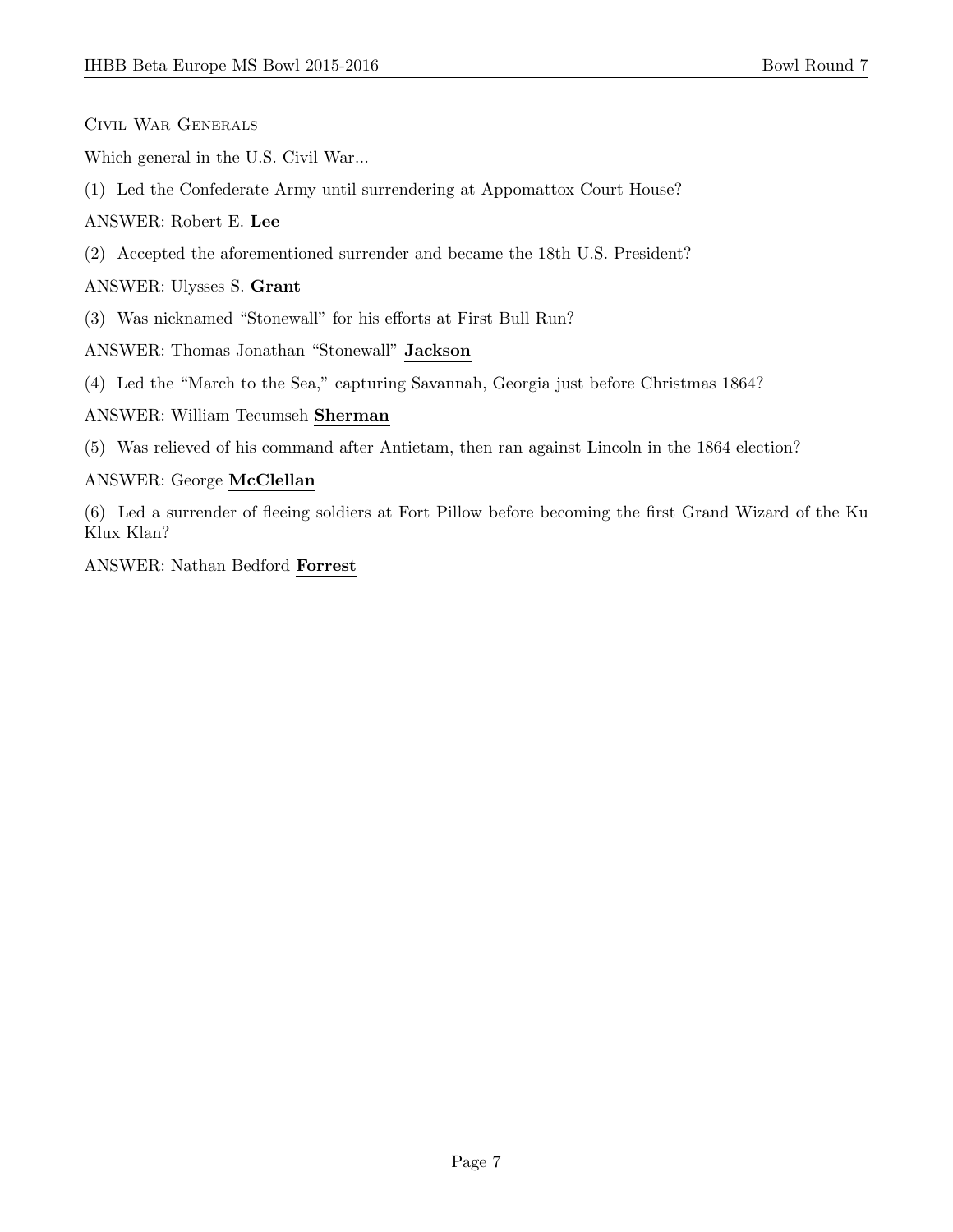# Fourth Quarter

(1) A humorous website dedicated to this agreement directs the reader to stopfasttrack.com. One politician claimed that this  $(+)$  treaty "is much more than a free trade agreement," and this agreement is the successor to the TPSEP. (\*) Vietnam, Australia, Canada, and the United States are in talks regarding, for ten points, what proposed trade agreement between twelve Pacific Rim countries?

ANSWER: Trans-Pacific-Partnership

(2) Ken Mattingly was supposed to have participated in this event but was unable due to German Measles, while Fred Haise suffered a serious urinary tract infection during it. During this event, the service  $(+)$  module's number 2 oxygen tank suffered a failure, causing Jack Swigert and Jim Lovell to report (\*) "Houston, we've had a problem". For ten points, name this NASA mission whose moon landing was aborted but which returned safely to Earth.

#### ANSWER: Apollo 13

(3) Project Seal attempted to use bombs to generate these events. They have low amplitude but long wavelength, which make them difficult to detect until they undergo shoaling in shallow areas.  $(+)$  Warnings about the oncoming of these events are issued from a center in (\*) Hawai'i. For ten points, floods in Japanese coastal cities are often due to what kind of very large wave that is typically caused by an earthquake?

ANSWER: tsunami (prompt "tidal waves")

(4) This man sent troops to the University of Mississippi to protect African American James Meredith while serving as Attorney General. He recalled Aeschylus in a (+) speech at Indianapolis after the assassination of Martin Luther King, but was assassinated himself right after winning the (\*) 1968 California Democratic Presidential primary by Sirhan Sirhan. For ten points, name this younger brother of John F. Kennedy.

ANSWER: Robert Francis Kennedy

(5) The fall of this government led to the deportation of many to New Caledonia. Gustave Courbet was a member of this government, which ordered the fall of the Vendome Column. Many of its officials were executed on the  $(+)$  Wall of the Federalists in Père Lachaise Cemetery. Marshall MacMahon led an army that repressed this government during the (\*) "Bloody Week". For ten points, name this radical socialist government that formed in the French capital in 1871.

## ANSWER: Paris Commune